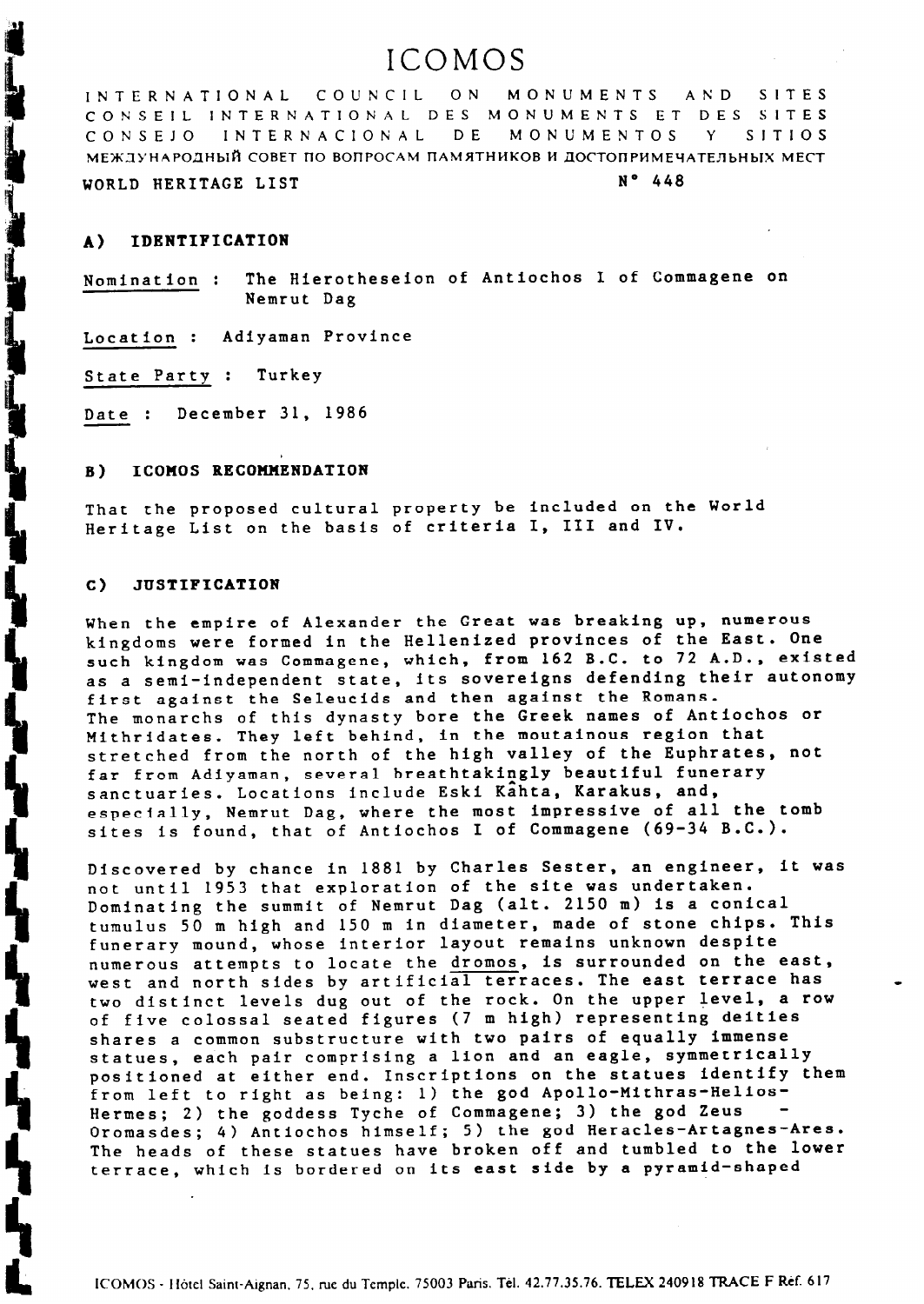altar, and on the north and south sides by rows of orthostats. On the north side, these stones are decorated with relief sculptures representing the Fersian ancestors of Antiochos. On the south side, his Macedonian ancestors symmetrically face the others. Engraved inscriptions on the backs of the slabs identify the geneological links.

 $\vert$ 

 $\vert$ 

 $\vert$ 

I

I

**|** 

I

I

I

The west terrace has similar features, with the same series of five statues between the two lion-eagle pairs, but does not have an altar. The orthostats repeat the dual geneology of Antiochos I, the Persian branch on the south, the Macedonian on the west. The symmetry is somewhat modified by the topography of the mountain. Three superb reliefs show Antiochos exchanging a handshake with Apollo-Mithras-Helios-Hermes, with Zeus-Oromasdes and Heracles-Artagnes-Ares. They are framed by an allegorical group of Antiochos and the Commagenes on the left and an astrological relief called "the king's horoscope" on the right. The inscription, which has been deciphered, gives the date of 10 July 62-61 B.C. -the date that Antiochos I was invested as king by the Romans.

The north terrace is dominated by a wall 80 m in length, which has eagles at either end but no large statues. Assuming that it was not left unfinished, it may have been used as a processional path.

ICOMOS recommends the inclusion of the archaeological site of Nemrut Dag on the World Heritage List on the basis of criteria I, III and IV.

- Criterion I. The tomb of Antiochos I of Commagene is a unique artistic achievement. The landscaping of the natural site of Nemrut Dag is one of the most colossal undertakings of the Hellenistic epoch (some of the stone blocks used weigh up to nine tons).

- Criterion III. The tomb or the Hierotheseion of Nemrut Dag bears unique testimony to the civilization of the kingdom of Commagene. Antiochos I is represented in this monument as a descendant of Darius by his father Mithridates, and a descendant of Alexander by his mother Laodice. This semi-legendary ancestry translates in geneological terms the ambition of a dynasty that sought to remain independent of the powers of both the East and the West.

- Criterion IV. More so than the tombs at Karakus and Eski Kahta, the tumulus at Nemrut Dag illustrates, through the liberal syncretism of a very original pantheon, a significant historical period. The assimilation of Zeus with Oromasdes (the Iranian god Ahuramazda), and Heracles with Artagnes (the Iranian god Verathragna) finds its artistic equivalent in an intimate mixture of Greek, Persian and Anatolian aesthetics in the statuary and the bas reliefs.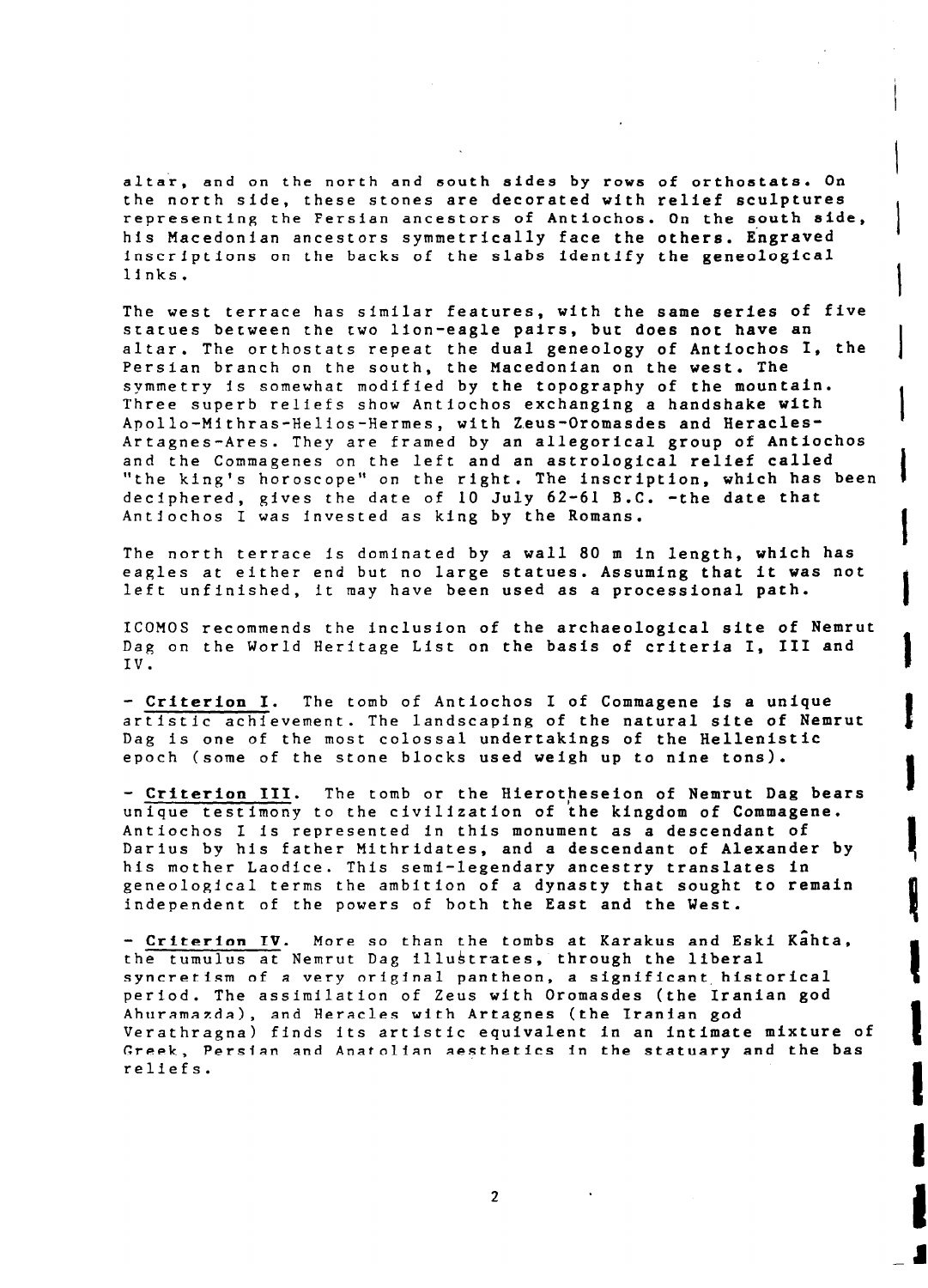Having formed a favorable opinion, ICOMOS regrets not having been notified of the restoration projects and the management plan of the site that were drawn up in 1984. Without prejudging the intentions of the archaeologists and the General Direction of Antiquities and Museums, ICOMOS observes that any systematic anastylosis is to be discouraged insofar as it would seriously modify the topography of a site whose beauty lies largely in the fact that the statues have been damaged and the heads are scattered among the large stone slabs on the terraces.

 $\blacksquare$ 

 $\mathbf{R}$ 

J

Ï

i<br>I

ICOMOS, May 1987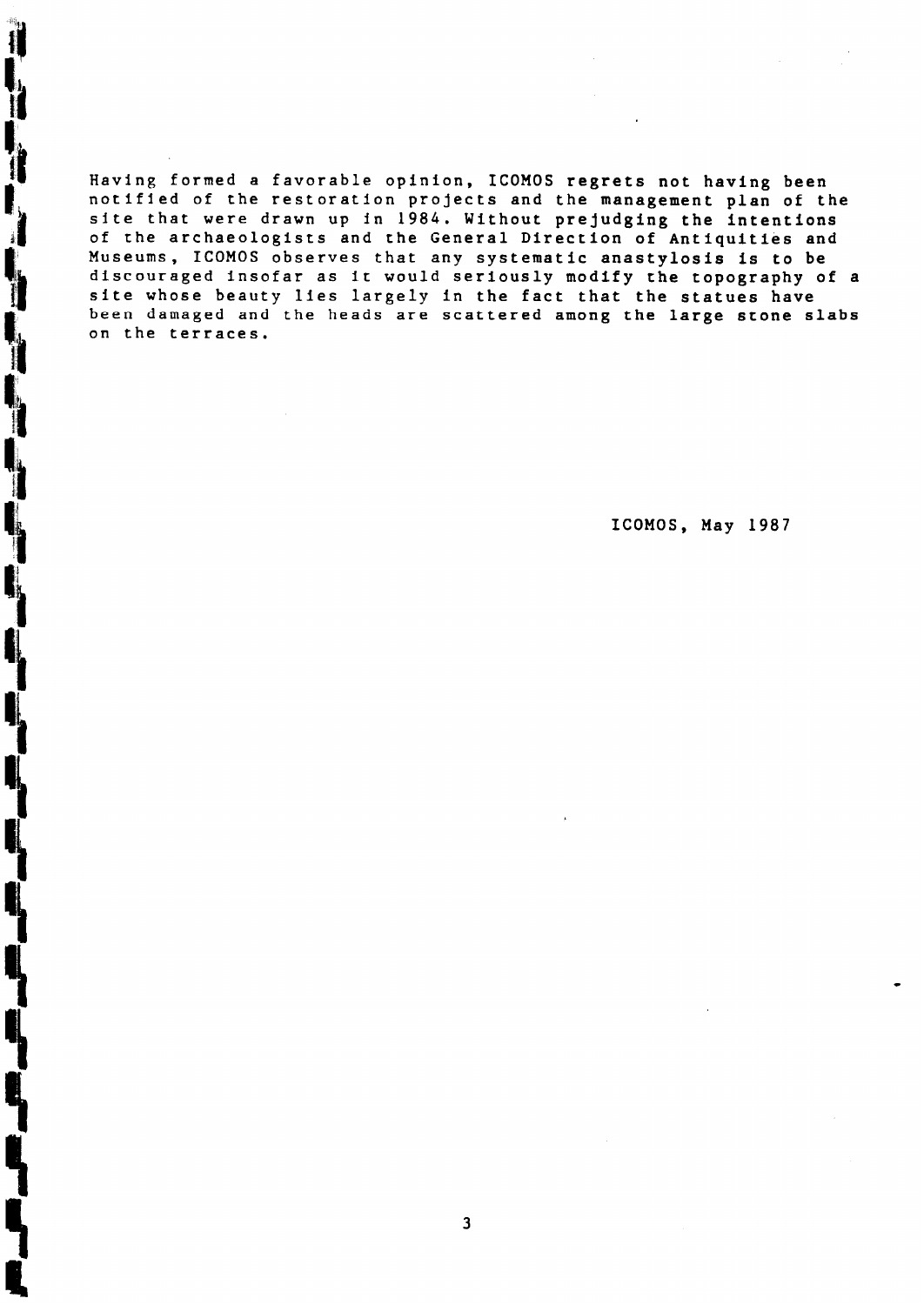# ICOMOS

COUNCIL ON INTERNATIONAL MONUMENTS AND SITES CONSEIL INTERNATIONAL DES MONUMENTS ET DES SITES DE CONSEJO INTERNACIONAL MONUMENTOS  $Y$ SITIOS МЕЖДУНАРОДНЫЙ СОВЕТ ПО ВОПРОСАМ ПАМЯТНИКОВ И ДОСТОПРИМЕЧАТЕЛЬНЫХ МЕСТ

## LISTE DU PATRIMOINE MONDIAL

 $N^{\bullet}$  448

### A) IDENTIFICATION

Ŋ

Ļ

L'Hiérothésion d'Antiochos Ier de Commagène sur le Bien proposé : Nemrut Dag

Lieu : Province d'Adiyaman

Etat partie : Turquie

Date: 31 Decembre 1986

#### RECOMMANDATION DE L'ICOMOS **B**)

Que le bien culturel proposé soit inscrit sur la Liste du Patrimoine mondial au titre des criteres I, III et IV.

#### C) **JUSTIFICATION**

A l'occasion du démembrement de l'empire d'Alexandre, de nombreux royaumes se constituerent progressivement dans les provinces. hellenisées de l'Orient. C'est ainsi que, de 162 avant J.C. à 72 après J.C., la Commagène devint un état semi-indépendant dont les souverains défendirent l'autonomie contre les Séleucides puis contre les Romains.

Cette dynastie -dont les monarques portent les noms grecs de Mithridate ou d'Antiochos- a laissé, dans la région montagneuse qui s'étend au nord de la haute vallée de l'Euphrate, non loin d'Adiyaman, plusieurs sanctuaires funéraires d'une saisissante beaute : ainsi à Eski Kahta, Karakus et surtout Nemrut Dag où se trouve le plus impressionnant d'entre eux, le tumulus d'Antiochos Ier de Commagène (entre 69 et 34 avant J.C.).

Decouvert fortuitement en 1881 par l'ingenieur Charles Sester, le site n'a été exploré qu'à une époque toute récente, à partir de 1953. Sur le sommet du Nemrut Dag (2150m), se dresse un tumulus conique de 50m de haut et de 150m de diametre en eclats de pierre. Ce monticule funéraire (dont l'aménagement interne reste inconnu en depit de nombreuses tentatives pour localiser le dromos) est entouré sur trois côtés (est, ouest et nord) de terrasses artificielles. La terrasse orientale présente deux niveaux distincts, creusés dans le roc. Au niveau superieur, cinq statues colossales (hauteur 7m) de divinites assises sont rangees sur un soubassement commun entre deux groupes symetriques egalement colossaux, comprenant a chaque extremite un lion et un aigle. Les inscriptions permettent d'identifier successivement, de gauche à droite : 1) Apollon-Mithra-<br>Hélios-Hermes, 2) Tyché-Commagene, 3) Zeus-Oromasdes, 4) Antiochos, 5) Herakles-Artagnes-Ares. Les têtes de ces statues, brisees, gisent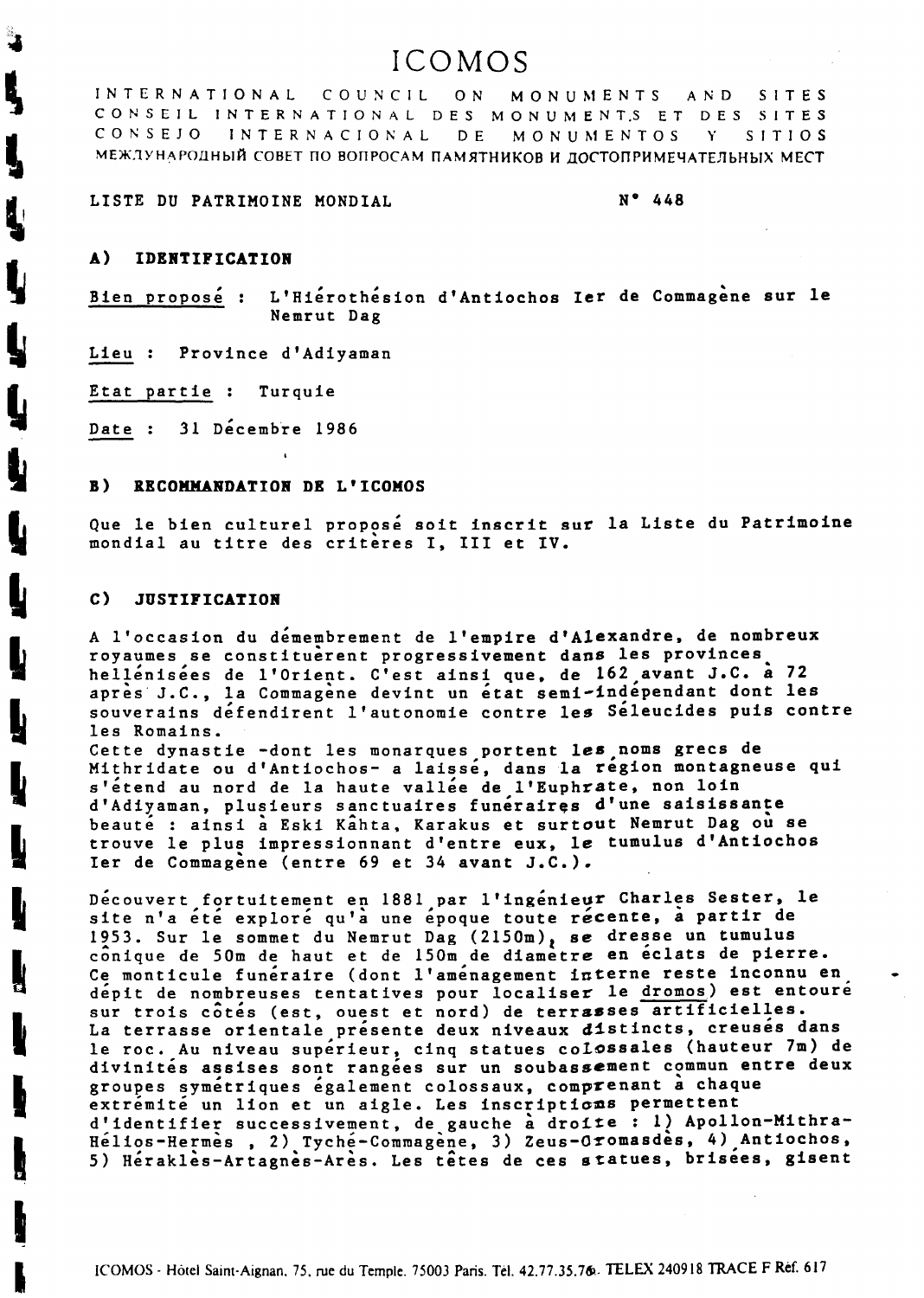sur la terrasse inférieure, limitée à l'est par un autel pyramidal et au nord et au sud par des rangées d'orthostates. Du côté nord, ces orthostates sont décorés de sculptures représentant les ancêtres perses d'Antiochos; du côté sud, ses ancetres macédoniens leur répondent symétriquement; des inscriptions gravées au revers des dalles identifient ces reliefs généalogiques.

La terrasse occidentale presente des dispositions analogues, avec la meme série de cinq statues encadrées par le couple lion-aigle. Elle ne comporte pas d'autel. Les orthostates reprennent la double généalogie d'Antiochos Ier, perse au sud, macedonienne a l'ouest, la symétrie du plan étant modifiée par la topographie de la montagne. Trois superbes reliefs montrent Antiochos echangeant une poignee de main avec Apollon-Mithra-Helios-Hermes, avec Zeus-Oromasdes et Hérakles-Artagnes-Ares. Ils sont encadrés entre un groupe allégorique d'Antiochos et de la Commagène à gauche et un basrelief astrologique appelé "l'horoscope du roi" à droite. Décrypté, celui-ci restitue la date du 10 juillet 62-61 avant J.C. : celle de l'intronisation d'Antiochos Ier par les Romains.

La terrasse nord, dominée par un mur de 80m de long que gardent a chaque extrémité des aigles, ne comporte pas de grande statuaire. Dans l'hypothèse où elle n'est pas restée inachevée, elle pouvait servir de vole processionnelle.

L'ICOMOS recommande l'inscription du site archéologique de Nemrut Dag sur la Liste du Patrimoine mondial au titre des criteres I, III et IV.

- Critere I. Le tombeau d'Antiochos Ier de Commagene est une réalisation artistique unique. L'aménagement du site naturel du Nemrut Dag est l'une des plus colossales entreprises de l'époque hellénistique (certains blocs mis en oeuvre pesant jusqu'à 9 tonnes). ,

- Critere III. Le tombeau ou Hierothesion de Nemrut Dag apporte un témoignage unique sur la civilisation du royaume de Commagène. Antiochos Ier se présente dans ce monument comme un descendant de Darius par son père Mithridate et un descendant d'Alexandre par sa mère Laodicée. Cette ascendance à demi légendaire traduit en termes généalogiques l'ambition d'une dynastie qui voulut mener une politique indépendante des puissances de l'Orient et de l'Occident.

- Critère IV. Plus encore que les tombeaux de Karakus et d'Esl Kahta, le tumulus de Nemrut Dag illustre par le syncretisme genereu d'un panthéon original, une période historique significative. L'assimilation de Zeus a Oromasdes (le dieu iranien Ahuramazda), celle d'Héraklès à Artagnès (le dieu iranien Verathragna) a pour equivalent plastique un melange intime de l'esthetique grecque, perse et anatolienne dans la statuaire et les bas-reliefs.